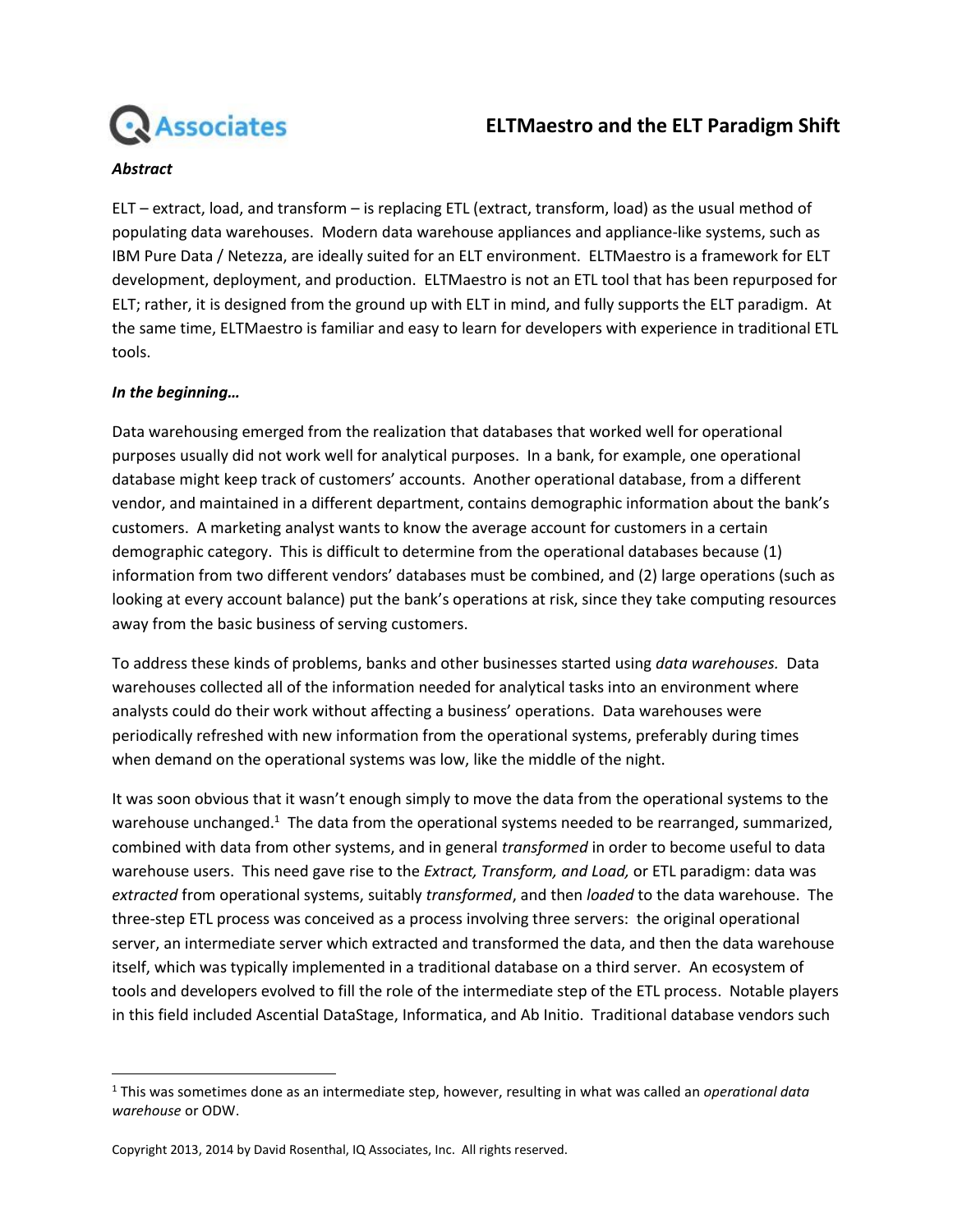as Oracle also offered ETL tools together with editions of their databases adapted for use as data warehouses. Some Business Intelligence (BI) vendors such as Business Objects, also had ETL offerings.



**Figure 1. Traditional ETL Architecture**

As ETL implementations became more widespread, the following considerations became dominant:

- 1. Data volumes rapidly increased. Both the supply of data available from operational systems, and users' demand that that data be available in the warehouse tended to grow exponentially.
- 2. ETL bottlenecks became important. ETL systems usually collected data from operational systems at night, and were expected to have incorporated the new data by the next morning. As data volumes increased, ETL systems found it difficult to meet their service level agreements.
- 3. ETL bottlenecks often occurred in data movement from one stage to the next.
- 4. Users submitted increasingly difficult queries to data warehouses, and wanted the results of those queries returned quickly.
- 5. It was observed that databases that performed well on OLTP tasks basically, many small queries involving few table rows – did not necessarily perform well as data warehouses, use of which involved generally fewer queries on a large number of table rows.

Vendors such as Netezza began to develop systems to address these issues (particularly, at first, issues 4 and 5). Netezza produced a machine that specialized in quickly answering queries that were too large and complex for traditional databases. Netezza called their machines "data warehousing appliances."

#### *Data warehouse appliances and the ELT paradigm*

Initially, the success of specialized systems such as the Netezza data warehouse appliance lay in their ability to address items 4 and 5 in the list above. It has turned out, however, that the same characteristics that make the appliances excellent at answering difficult queries also make them ideal platforms for performing transformations. This means that the appliances can support a new paradigm for populating data warehouses.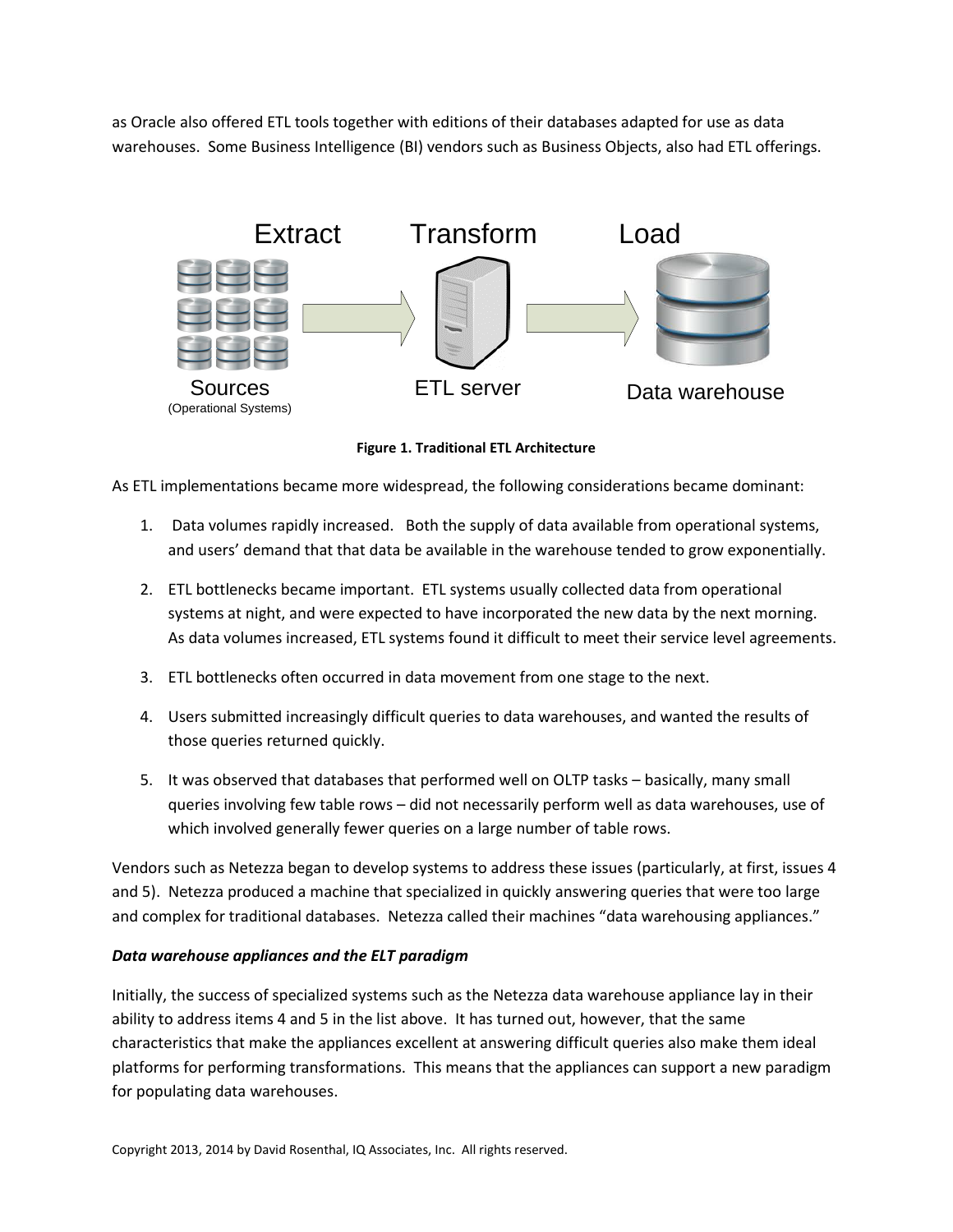In the ELT (Extract, Load, Transform) paradigm, operational data is loaded directly to the server that hosts the data warehouse, into tables that have the same structure as the source tables. The data is then transformed "in place," and loaded into the data warehouse tables.



**Figure 2. ELT architecture**

The first thing to notice is that compared with ETL, there is one less "hop" between machines; in fact, there is one less platform altogether. This is important because, as we mentioned, data movement is a major source of bottlenecks. Having one less platform to buy and maintain, and one less environment for developers to learn are also obvious advantages. These advantages might make the case for ELT even if the target machine performed less well than traditional ETL servers on the transformation task. But Netezza machines often perform much better.

The Netezza architecture makes queries run faster by distributing them over tens or hundreds of parallel processing nodes. The architecture maintains detailed maps of the slices of data allotted to each node, and employs sophisticated algorithms to minimize the amount of data that needs to be moved to produce the desired result. Netezza will often run queries faster than traditional databases "out of the box," that is, with no changes to the queries to accommodate the Netezza architecture. The queries will run even faster if the database designer uses domain knowledge to help Netezza decide how to store table data.

These characteristics certainly improve query performance, by orders of magnitude in many cases. But these same characteristics – knowing the contents of each slice of data, minimizing data movement, and organizing data in optimal configurations – are often just as useful for the tasks involved in *transforming* data. Simply put, Netezza isn't just good at select statements – it's good at SQL and data manipulation in general. In fact, Netezza often outperforms traditional dedicated ETL systems at transformation tasks.

The price/performance advantages of the ELT/Netezza approach over traditional ETL are especially striking in a side-by-side comparison of processing power. Enterprise ETL tools are most commonly licensed *per processor.* ETL software licenses for 48 or 96 processors (typical Netezza configurations) will cost multiple millions of dollars – a price that only includes only software and is many times the price of Netezza hardware *and* software. This is a potent consideration at a time when an increasing number of companies with moderate IT budgets are dealing with terabyte-range data volumes, and require processing power in this range.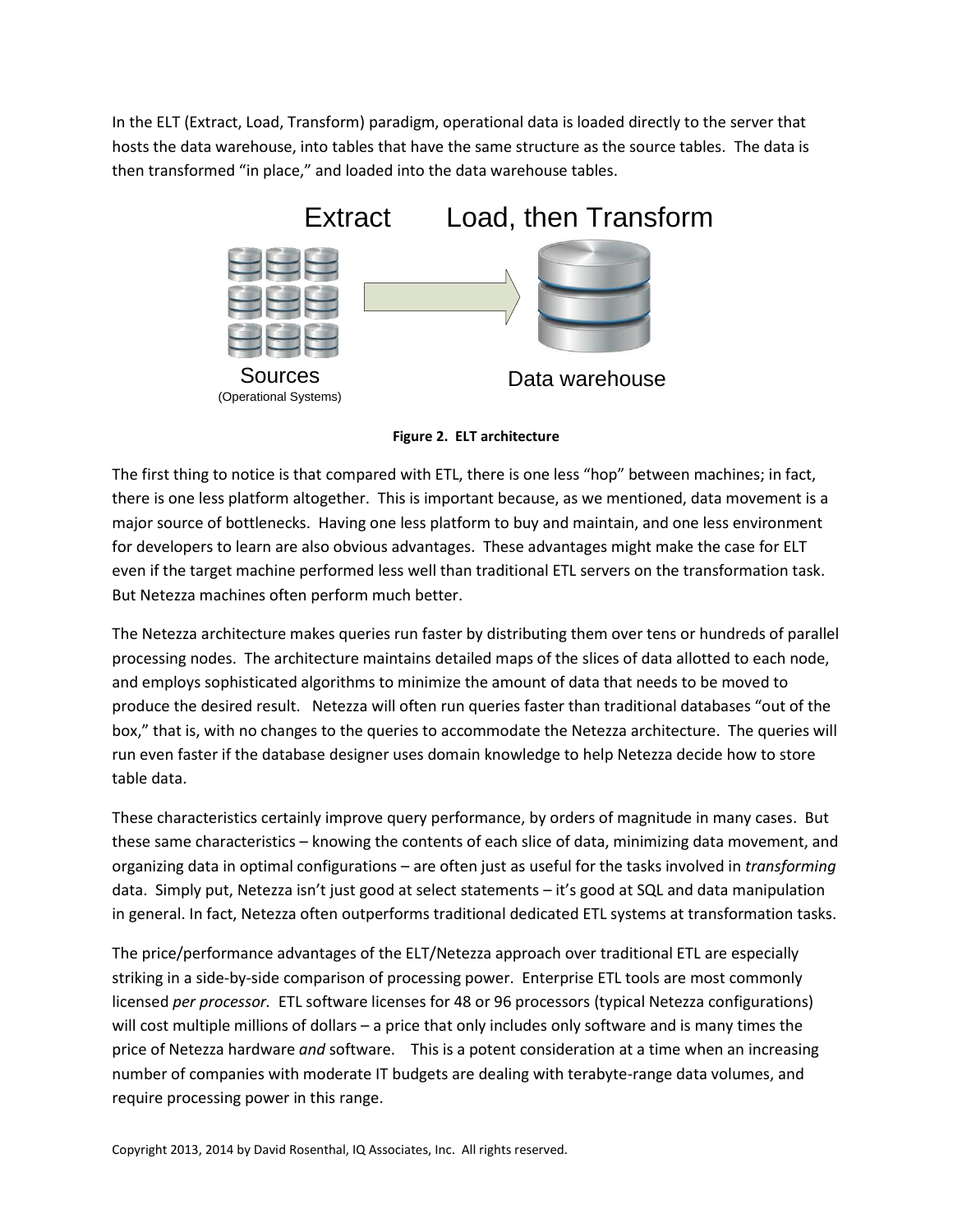### *Problems with the ELT approach*

We see that there are several reasons why ELT would be a tempting choice for a data warehouse architect (and in fact there are other reasons that we haven't mentioned)<sup>2</sup>, especially an architect with a Netezza machine at their disposal. Even so, there are reasons why an architect might hesitate to pursue the ELT path. Designers of ELT systems must deal with the following issues:

- *1. Lack of tools and resources.* The ecosystem of tools and developers that has evolved to support ETL does not exist for ELT. It is difficult to find developers that can implement complex transformations on a Netezza machine.
- 2. *Preference for dataflow diagrams.* ETL architects, developers and the business users they serve tend to think in terms of dataflow diagrams like the one below, rather than abstract set operations that comprise SQL. Traditional ETL tools usually offer a GUI based on the concept of data flows.



**Figure 3. Dataflow diagram.**

- *3. Deployment.* It is not enough to write a working program that transforms and loads data to the warehouse; the program must then be *deployed* to testing and development environments. To support deployment, all program features that depend on a particular environment's hardware, drivers, connections, auxiliary programs, etc. must be parameterized. Production environments are substantially different from development environments; typically they are more isolated and are implemented on more powerful machines. It is usually difficult or impossible to test directly on production machines, for fear of contaminating them or interfering with production programs. On the other hand, when a new program or version is taken to production, it is expected to work flawlessly! Deployment is obviously not a problem unique to ELT, ETL, or data warehousing, but data warehouse practitioners have more experience and comfort with deploying ETL systems.
- 4. *Restartability.* Loading data warehouses involves processes and transactions that may take many hours to complete. One must assume that these loads will occasionally fail. It is more

 $\overline{\phantom{a}}$ 

<sup>2</sup> http://www.dataacademy.com/files/ETL-vs-ELT-White-Paper.pdf

Copyright 2013, 2014 by David Rosenthal, IQ Associates, Inc. All rights reserved.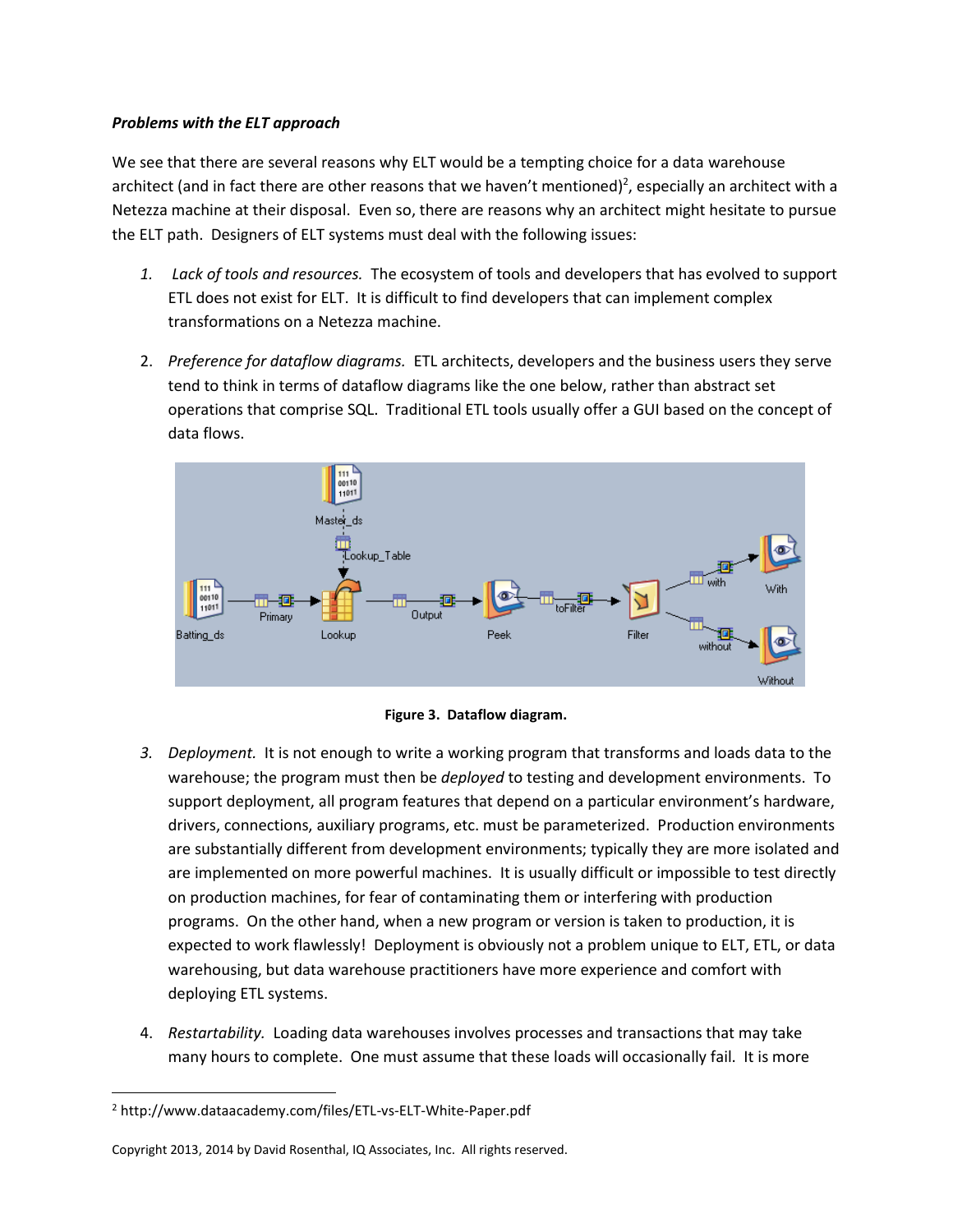than likely that failures will occur at inconvenient times, since data warehouses are most often loaded during non-business hours. This is not a good time to deal with complex manual procedures to unwind and clean up the partially-accomplished work so that the load can be resumed. On the other hand, production probably won't be able to afford the time to restart from scratch if a significant amount of work has been done. What is needed is a process that automatically determines the "last known good point" from which work can be resumed, and automatically clears (or preserves) any temporary files as necessary to produce the correct result. Restartability that meets these criteria should not be added as an afterthought, but rather designed into the process from the beginning.

- *5. Audit, balance, and control.* It is a data warehousing best practice to maintain a database of information about the loading process. Examples of this kind of information include:
	- The date and time that a certain target table was loaded from a certain source table.
	- How many rows were loaded.
	- Whether the load transaction succeeded or failed.
	- If appropriate, whether or not the load "balanced;" whether some total or checksum computed from the target matched a checksum in the source.

Maintaining records concerning the movement and handling of important information is almost always recommended; in some cases it is legally mandated. Audit, balance, and control (ABC) records can support restartability, mentioned above, and can be an important source of debugging information.

Again, restartability and ABC are important issues independently of whether an ETL or and ELT approach is employed, but they will be implemented differently, and most architects will have more experience with them in the context of ETL. Architects who have dealt with these issues in an ETL context may be hesitant to re-solve them in an ELT context.

## *Role of ELTMaestro*

ELTMaestro is an environment for ELT development on the Netezza/Pure Data platform. ELTMaestro is partly a dataflow-style GUI tool which compiles to SQL commands to be run on Netezza, and partly a framework for supporting the data warehouse development lifecycle. ELTMaestro enables and encourages the ELT approach by addressing the issues raised in the last section.

1. ELTMaestro gives developers a tool as powerful as the best traditional ETL tools, but which is designed to implement the ELT/Netezza paradigm described above, currently the highest performing and most cost-effective solution available. ELTMaestro is lightweight, easy to administer, and inexpensive; and in all of these respects, by orders of magnitude compared with the best-known ETL tools. This is in no small measure because the "engine" of ELTMaestro, normally the largest component of an ETL tool, is in this case already provided by Netezza.